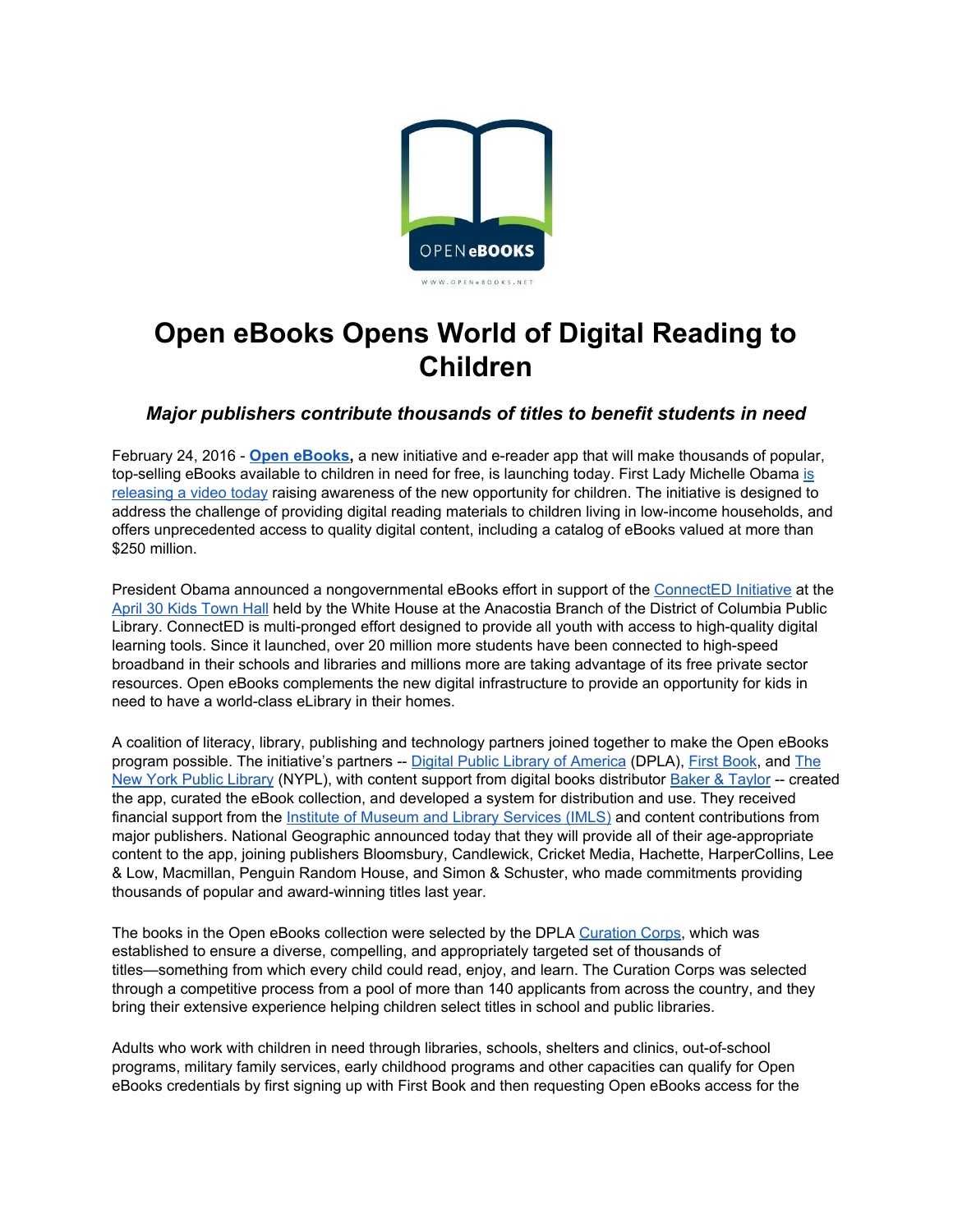children they serve. Students can download the free Open eBooks app to their individual devices from the App Store or Google Play and enter their access code to start enjoying Open eBooks.

"We are thrilled to be a part of this fantastic initiative that will bridge a major gap in our society and help all children discover a love of reading," said Dan Cohen, DPLA's executive director. "Maximizing access to our culture has been the Digital Public Library of America's goal from its inception, and we are so delighted to join together with such great partners to make eBooks much more widely available."

"The Open eBooks initiative recognizes the critical need for books -- in all forms -- among children growing up in families in need," said Kyle Zimmer, president and CEO of First Book. "We're proud to support this ground-breaking effort to put high quality digital content into the hands of those who need it most, and to welcome the teachers and program leaders seeking access to these resources into the largest national network of educators serving kids in need."

"The New York Public Library is proud to work with these partners on the Open eBooks initiative, in support of the White House's ConnectED initiative that is perfectly aligned with NYPL's mission to provide free and open access to information, education, and opportunity," said Tony Marx, president and CEO of The New York Public Library.

"This program is the result of an extraordinary public-private partnership, which could not have been made possible without the support of many committed partners, particularly those in our libraries who really stepped forward to help move this vision into reality," said IMLS Director Kathryn K. Matthew. "Digital books open new doors to learning opportunities for students and can underpin brighter educational futures. IMLS is very proud to be a part of this unique initiative."

"We hope that by donating our technology to this innovative program, we help expand access to information and create new reading opportunities for school-age children throughout America," said George Coe, president and CEO of Baker & Taylor.

In the future, the partners will expand the initiative by adding to the collection with new and enhanced content from publishers and public domain titles; broadening the network of Title I schools, preschools, libraries, and other programs; incorporating new features into the app; and researching and sharing the effort's impact and best practices.

#### **Access and Equality**

The Open eBooks initiative is a significant step toward more equitable digital access for all U.S. residents, addressing the need for free, quality digital content for children in pre-kindergarten through high school. Specifically targeting youth in need, Open eBooks aims to ensure that any device can be enjoyed as a tool to deepen a child's love of reading.

While Internet access and device availability remain major hurdles in closing the digital divide, a [recent](http://www.joanganzcooneycenter.org/wp-content/uploads/2016/01/jgcc_opportunityforall.pdf) study funded by the Gates Foundation and published by the Joan Ganz Cooney Center finds 85% of families below the poverty line have a mobile device (tablet or smartphone) in surveyed households with children aged 6 to 13. Additionally, a growing number of students can access and borrow electronic reading devices, and connect to the Internet at school and local public libraries. Open eBooks is designed to complement the Wi-Fi, computer, and physical book offerings of public libraries and school libraries, and serve as a gateway to more reading.

#### The **Open eBooks Collection**

The catalog of content in the Open eBooks initiative includes contributions of the most exciting, top-selling titles from publishers. Using Open eBooks, children will be able to build their own virtual collection of favorites and access single titles. The major publishers have committed to make thousands of popular and award-winning titles available to students over a three-year period include: **Bloomsbury, Candlewick,**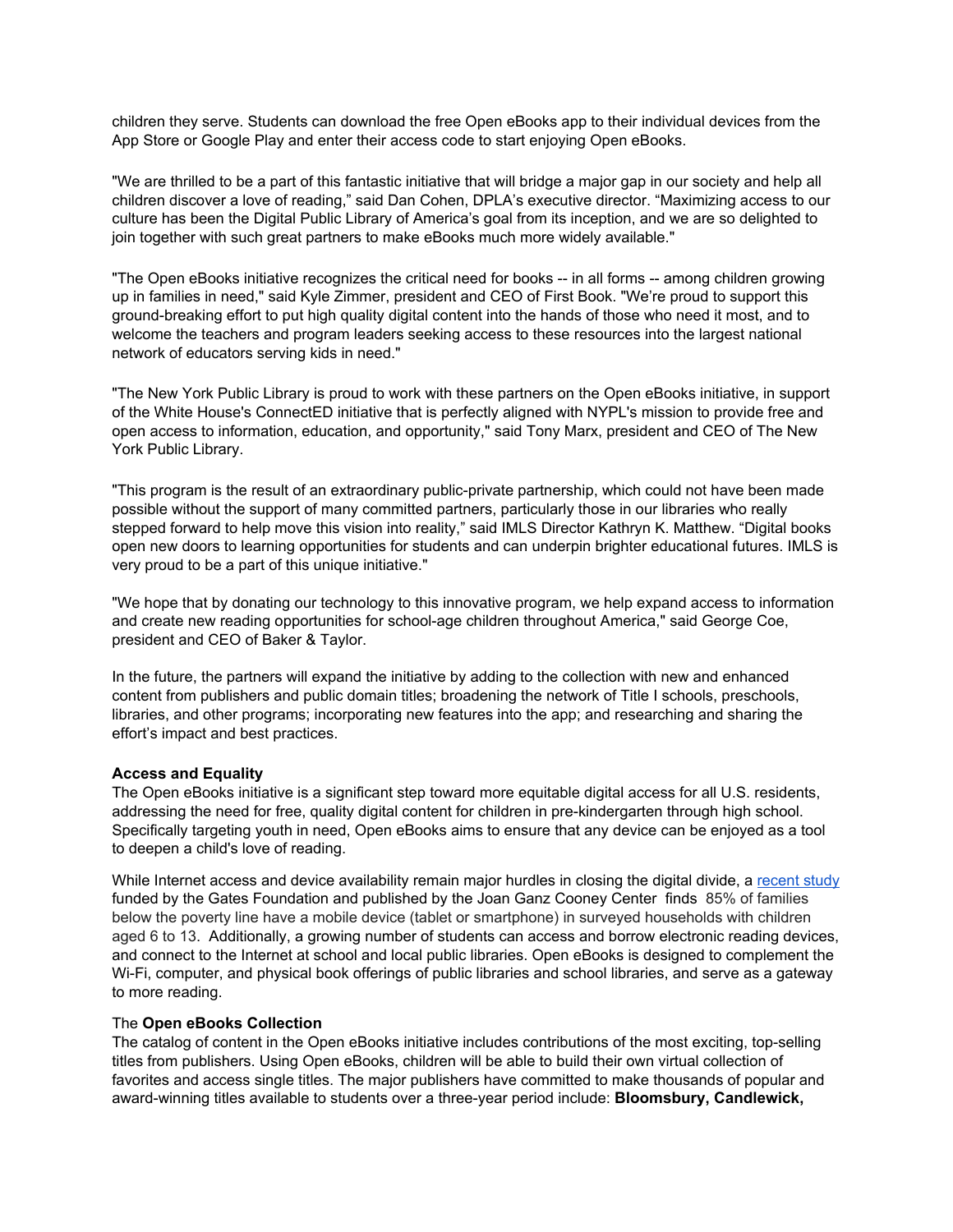# **Cricket Media, Hachette, HarperCollins, Lee & Low, Macmillan, National Geographic Kids, Penguin Random House, Simon & Schuster**.

# **Snapshot of the Open eBooks initiative**

Each partner has made, and will continue to make, a unique contribution to the success of this initiative:

- **The app:** The New York Public Library developed the app that allows users to easily access the full text and illustrations of thousands of titles generously contributed by publishers.
- **The distribution services:** Baker & Taylor provided support with publisher relations, content management and the digital distribution technology**.**
- **The eBook collection:** The Digital Public Library of America recruited and enlisted a team of expert librarians to curate the collection to ensure a diverse, compelling, and appropriately targeted set of thousands of titles—something for every child at any age and reading level to read, learn from, and enjoy.
- **Reaching the children:** First Book, a non-profit social enterprise that provides books and educational resources to classrooms and programs serving kids in need, will tap into its network of more than 225,000 schools and programs to reach children in Title I schools, Head Start programs, military families, after school or community programs, and others serving low-income families.

#### **Qualifications**

The Open eBooks app is available through Title I and Title I-eligible schools as well as libraries, preschools, and community after school programs serving a minimum of 70 percent children in need. The program will also be available through schools and programs serving children whose families are enlisted in the armed forces, or serving special needs children.

#### **How do programs and classrooms get started?**

The Open eBooks initiative site, at [www.openebooks.net,](http://www.openebooks.net/) has full program instructions, including Frequently Asked Questions and links to program registration. From there, qualifying educators, librarians, community program directors, and others working with lowincome children and youth must register their organization with First Book. Next, users will request a code and PIN combination for every student they serve or device available, and they should indicate the student's grade level from one of three categories: elementary, middle or high school. Qualifying educators will be able to obtain enough codes to cover all of the students that they serve. Codes will correspond to Open eBooks Elementary Collection (for PreK - Grade 4), Open eBooks Middle School Collection (for Grades 5 - 8), Open eBooks High School Collection (for Grades 9 -12). An All Ages code will also be available.

The registrant will receive a confirmation email with the codes and a letter for families and caregivers with instructions on how to download the Open eBooks app and input the code and PIN combination for their child. The app requires a device with an iOS 8.0 or later operating system or Android equivalent.

The Open eBooks app allows users to instantly borrow up to 10 eBooks at a time to their digital device. Each borrowed eBook will be available for 56 days before it must be renewed, or the eBook will be automatically returned. Because of this automatic return process, there are no late fees or penalties for Open eBooks users. Students and their families can choose eBooks based on the topics that get them excited about reading and learning, and sort by reading level, grade level, or title. The app can be used anywhere with an Internet connection.

The First Book Help Team can be reached at [help@firstbook.org](http://team/) or by phone at (866) 732-3669 (8am - 6pm EST).

Information and updates on the initiative will be shared on the Open eBooks website and on **[Facebook](https://www.facebook.com/openebooksapp)** and [Twitter](https://twitter.com/openEbks).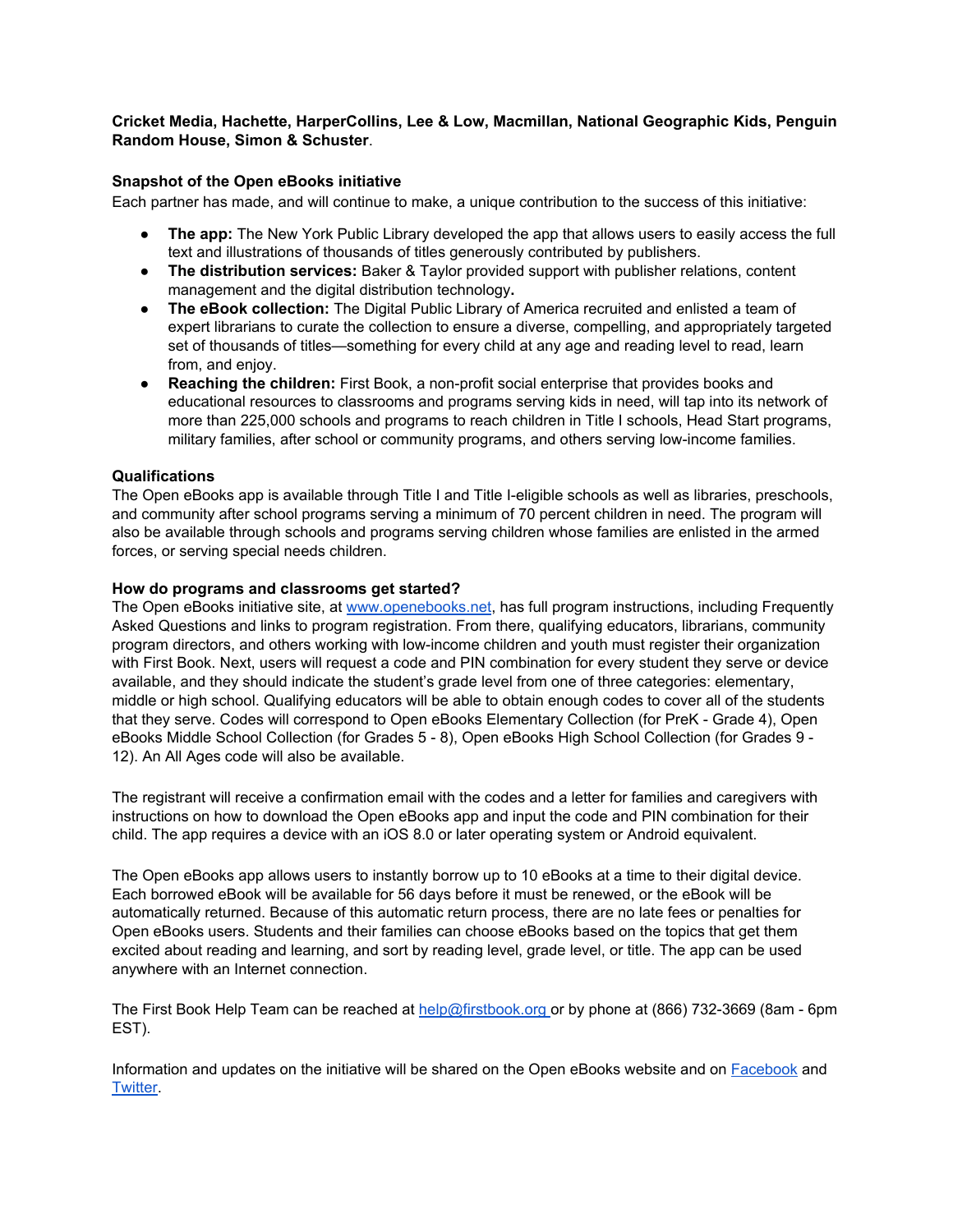#### **About the Digital Public Library of America**

Launched in April 2013, the Digital Public Library of America brings together the riches of America's libraries, archives, and museums, and makes them freely available to the world. Connecting digital collections of a growing network of the nation's libraries, archives, and museums, the DPLA provides access to this collection, free to all, through its website and API. Learn more about the DPLA by watching this [brief](https://youtu.be/m0ngLBa4ewM) [video](https://youtu.be/m0ngLBa4ewM) or by visiting their website at [http://dp.la.](http://dp.la/)

#### **About The New York Public Library**

The New York Public Library is a free provider of education and information for the people of New York and beyond. With 92 locations—including research and branch libraries—throughout the Bronx, Manhattan, and Staten Island, the Library offers free materials, computer access, classes, exhibitions, programming and more to everyone from toddlers to scholars, and has seen record numbers of attendance and circulation in recent years. The New York Public Library serves more than 18 million patrons who come through its doors annually and millions more around [t](http://nypl.org/)he globe who use its resources at [nypl.org.](http://nypl.org/) To offer this wide array of free programming, The New York Public Library relies on both public and private funding. Learn more about how to support the Library at [nypl.org/support.](http://nypl.org/support)

# **About First Book**

First Book is a non-profit social enterprise that has distributed more than 135 million books and educational resources to programs and schools serving children from low-income families throughout the United States and Canada. By making new, high-quality books and educational resources available on an ongoing basis to its network of educators and program leaders, First Book is transforming the lives of children in need and elevating the quality of education. For more information, please visit [firstbook.org](http://www.firstbook.org/) or follow the latest news on [Facebook](https://www.facebook.com/FirstBook) or [Twitter.](http://twitter.com/firstbook)

# **About Baker & Taylor**

Baker & Taylor, LLC is the premier worldwide distributor of books, digital content and entertainment products. The company offers cutting-edge digital media services and innovative technology platforms to thousands of publishers, libraries, schools and retailers worldwide. Baker & Taylor also offers industry-leading customized library services and retail merchandising solutions. Charlotte, N.C.-based Baker & Taylor is majority owned by Castle Harlan Partners IV, L.P., an institutional private equity fund managed by Castle Harlan, Inc., a leading private equity investment firm. For more information, please visi[t](http://www.baker-taylor.com/) www.baker-taylor.com.

#### **Press Contacts:**

[Info@openebooks.net](mailto:Info@openebooks.net)